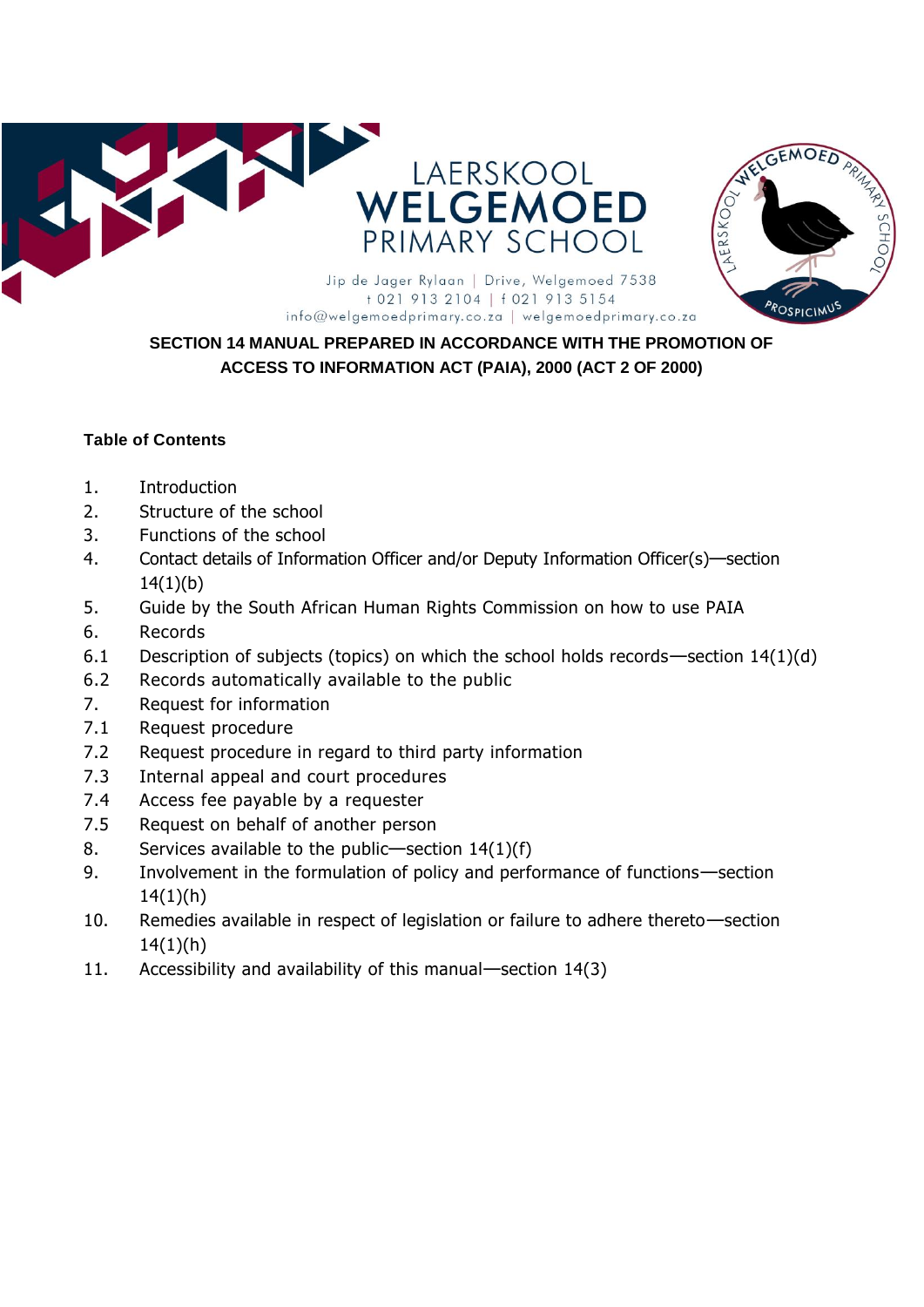#### **1. Introduction**

- 1.1 The current constitutional dispensation in South Africa makes provision for the right of access to any information held by the state (subject to justifiable limitations) and to information held by a private body that is required for the exercise or protection of any right.
- 1.2 The Constitutional Court interpreted the right of access to information as not merely a right to obtain access to information for the exercise or protection of a right, but also to ensure that there is open and accountable administration at all levels of government. Section 32(1) and (2) of the Constitution of the Republic of South Africa, 1996 (the Constitution) reads as follows:
	- "*(1) Everyone has the right of access to—*
		- *(a) any information held by the state; and*
		- *(b) any information that is held by another person and that is required for the exercise or protection of any rights.*
		- *(2) National legislation must be enacted to give effect to this right, and may provide for reasonable measures to alleviate the administrative and financial burden on the state."*
- 1.3 The aforesaid resulted in the enactment of the Promotion of Access to Information Act (PAIA), 2000 (Act 2 of 2000), the purpose of which is to foster a culture of transparency and accountability in public and private bodies, to empower and educate the people of South Africa to understand their rights.
- 1.4 In terms of section 14 of PAIA a public body must have a manual which sets out, amongst others, the functions and an index of records held by a public body. This manual gives effect to the provisions of section 14 of PAIA and also provides assistance on the procedure that must be followed to request access to a record that is being held by **Welgemoed Primary School**

## **2. Structure of the school**

The governance and professional management of the school are as per section 16(1) and (3) of the South African Schools Act (SASA), 1996 (Act 84 of 1996) respectively.

(a) The governance of the school is vested in the governing body and it may perform only such functions and obligations and exercise only such rights as prescribed by SASA. The governing body consists of the following members that are elected every 3 years: M. Greeff; D. Smith; P. Lombaard; M. Malherbe; D. van der Merwe; Lize de Kock; M. Brooks M. Louw and Mr J. Engelbrecht.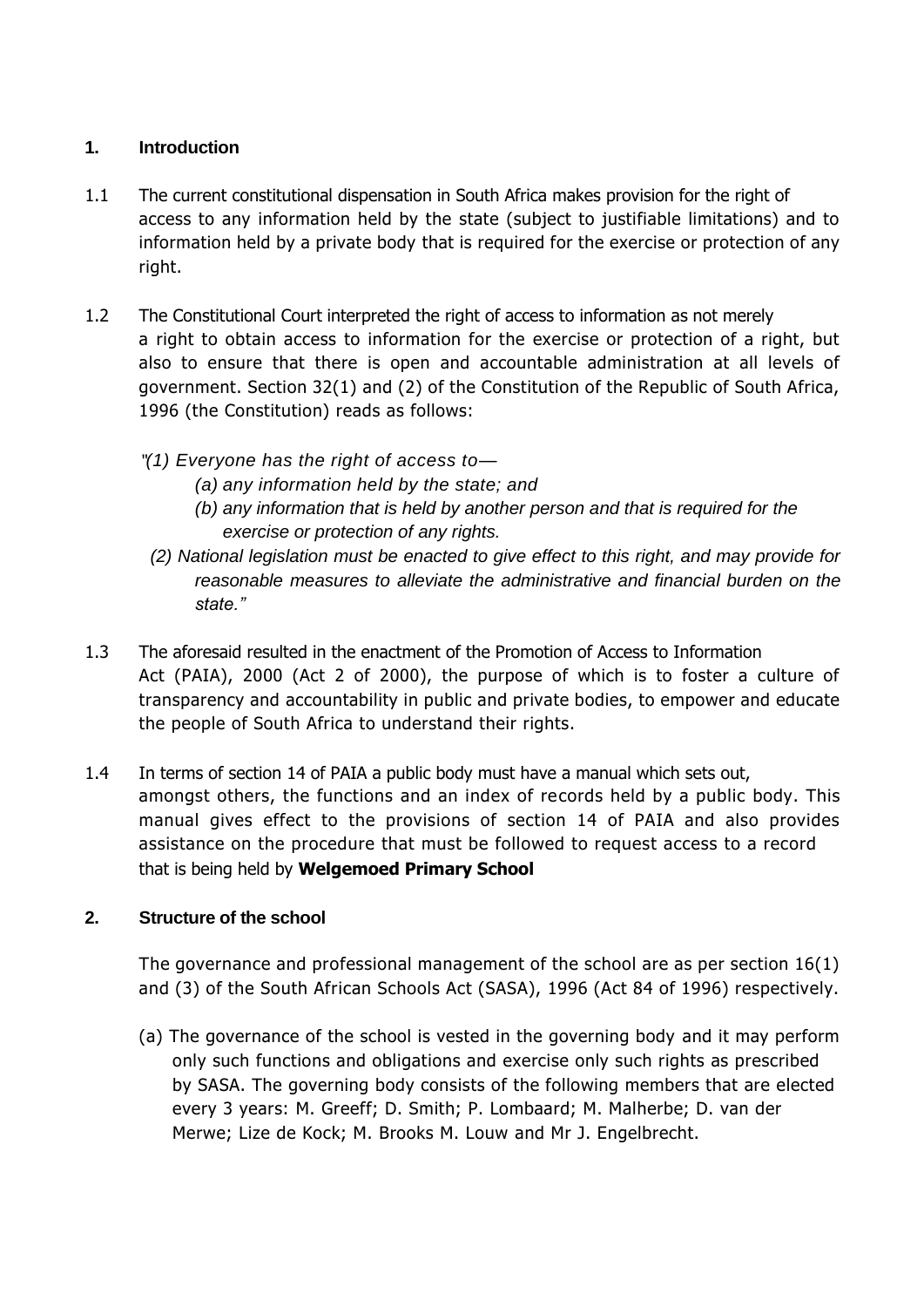(b) The professional management of the school is undertaken by the principal under the authority of the Head of the Western Cape Education Department (WCED). The principal is responsible for the day-to-day administration and organisation of teaching and learning at the school and is as such the Information Officer in terms of PAIA. (The principal has delegated this responsibility to the deputy principal who is the Deputy Information Officer). The principal is supported by the educator and noneducator staff who fall under his supervision.

#### **3. Functions of the school**

The functions of the school are to provide quality education to all learners, to focus on the cognitive development of all learners and also to contribute to the personal development of the learners with regards to their moral, social, cultural, political and economic development.

- (a) The functions of the governing body are stipulated in sections 20 and 21 of SASA. Furthermore the governing body must determine the policies and rules by which the school is to be organised and controlled. This includes that such policies and rules should be carried out effectively in terms of SASA and the budget of the school.
- (b) The functions and responsibilities of the principal are stipulated in section 16A of SASA.

#### **4. Contact details of the Information Officer—section 14(1)(b)**

The Information Officer of the school shall be the principal, who may be contacted during normal office hours at the contact points below. The Deputy Information Officer can also be contacted at the same points.

**Welgemoed Primary School Information officer: J. Engelbrecht**  Tel. no.: 021-913 2104**;** Fax no.: 021 913 5154 Email:Info@welgemoedprimary.co.za

# **Delegated Deputy Information officer: T. Lee**

Tel. no.: 021-913 2104**;** Fax no.: 021 913 5154 Email:Info@welgemoedprimary.co.za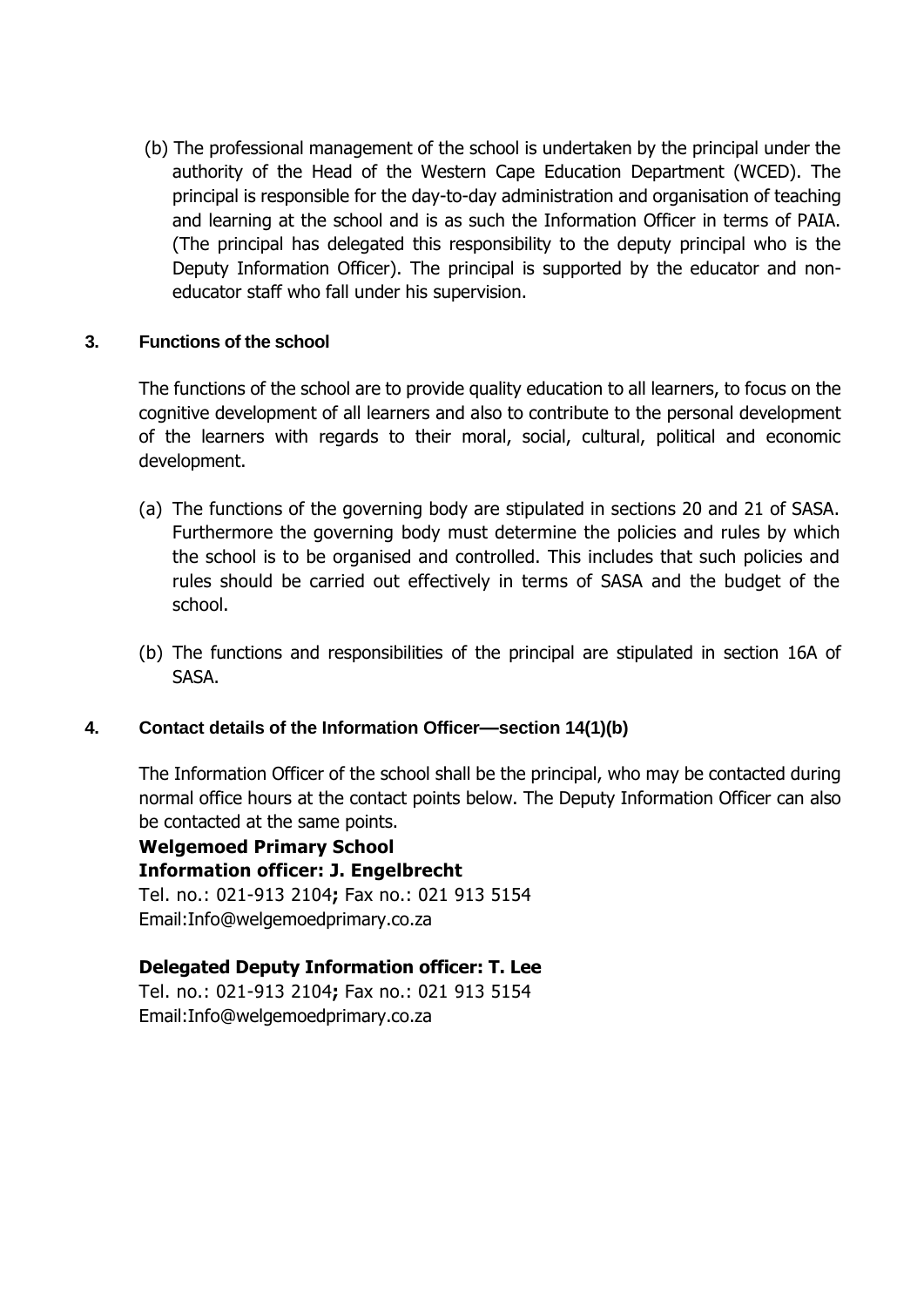### **5. Guide by the South African Human Rights Commission (SAHRC) on how to use PAIA**

It is the responsibility of the SAHRC to compile a guide, in terms of section 10 of the PAIA, in an easily comprehensible form and manner, as may be required by a person who wishes to exercise any right contemplated in PAIA.

This guide is available in all the official languages from the SAHRC and any enquiries in this regard should be directed to the following:

| The South African Human Rights Commission |                                               |  |
|-------------------------------------------|-----------------------------------------------|--|
| Tel. no.                                  | +27 11 877 3900                               |  |
| Fax no.                                   | +27 11 403 0684                               |  |
| <b>Email address</b>                      | PAIA@sahrc.org.za                             |  |
| <b>Postal address</b>                     | PAIA Unit: Promotion of Access to Information |  |
|                                           | Private Bag 2700                              |  |
|                                           | Houghton                                      |  |
|                                           | 2041                                          |  |
| <b>Street address</b>                     | South African Human Rights Commission         |  |
|                                           | 33 Hoofd Street                               |  |
|                                           | Braampark Forum 3                             |  |
|                                           | <b>Braamfontein</b>                           |  |
|                                           | 2017                                          |  |
|                                           | <b>JOHANNESBURG</b>                           |  |
| <b>Website</b>                            | www.sahrc.org.za                              |  |

#### **6. Records**

#### 6.1 **Description of subjects (topics) on which the school holds records—section 14(1)(d)**

(*School to compile this list but may use the list below*.)

- Corporate governance
- Finance and administration
- Learner profiles
- Personnel administration: WCED staff
- Personnel administration: Governing body employed contracts
- Facilities management
- Procurement management
- **Examinations**
- Marketing and Communication
- Safety and security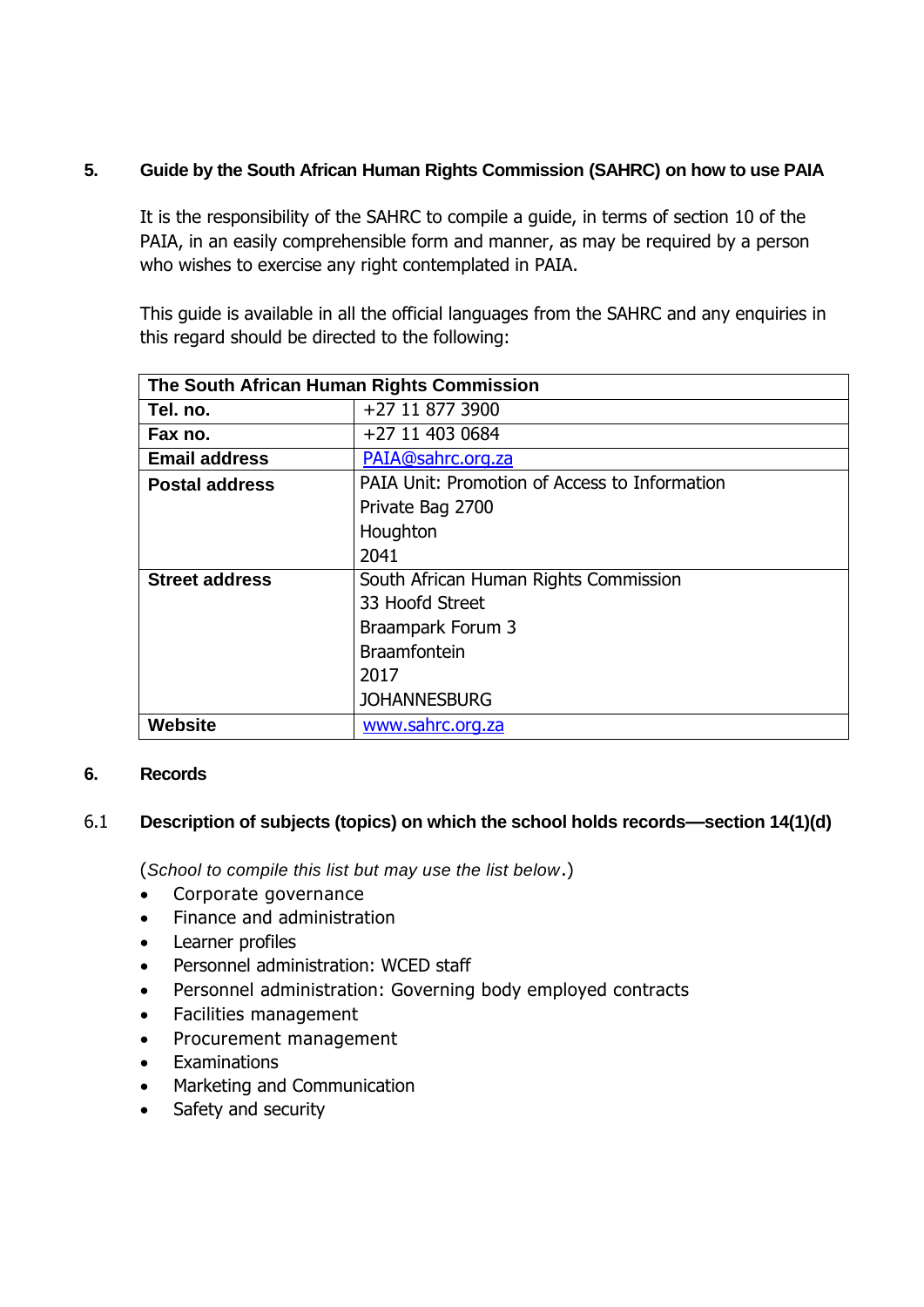# 6.2 **Records automatically available to the public**

| Description of categories of records               | <b>Manner of access to records</b>                 |
|----------------------------------------------------|----------------------------------------------------|
| automatically available in terms of section        |                                                    |
| 15(1)(a)(i) of PAIA                                |                                                    |
|                                                    | available<br><b>These</b><br>records<br>are<br>for |
| Tender documents and<br>(a)                        | inspection at the school between 08:00 and         |
| quotations                                         | 15:00 during school days.                          |
| (b)<br><b>Files</b><br>(excluding                  |                                                    |
| confidential and                                   |                                                    |
| personal information)                              |                                                    |
| WCED circulars and minutes<br>(c)                  |                                                    |
| (d)<br>Employment equity plan                      |                                                    |
| Training records<br>(e)                            |                                                    |
| <b>Financial records</b><br>(f)                    |                                                    |
| Description of categories of<br>records            | <b>Manner of access to records</b>                 |
| automatically available for purchasing in          |                                                    |
| terms of section 15(1)(a)(ii)                      |                                                    |
|                                                    | of these<br>records<br>Copies<br>may<br>be         |
|                                                    | obtained, on payment of the prescribed fee         |
|                                                    | from the school (see paragraph 7.4 below).         |
|                                                    |                                                    |
|                                                    |                                                    |
|                                                    |                                                    |
| Description of categories of records               | <b>Manner of access to records</b>                 |
| automatically available for copying<br>in          |                                                    |
| terms of section 15(1)(a)(ii)                      |                                                    |
| (School to compile list)                           | of these records<br>Copies<br>may<br>be            |
|                                                    | obtained, on payment of the prescribed fee         |
|                                                    | from the school (see paragraph 7.4 below).         |
|                                                    |                                                    |
| <b>Description</b><br>of<br>category<br>of records | <b>Manner of access to records</b>                 |
| automatically available free of charge in          |                                                    |
| terms of section 15(1)(a)(iii)                     |                                                    |
| (School to compile list)                           | Copies of these records are available free         |
|                                                    | of charge from the school during school            |
|                                                    | days.                                              |
|                                                    |                                                    |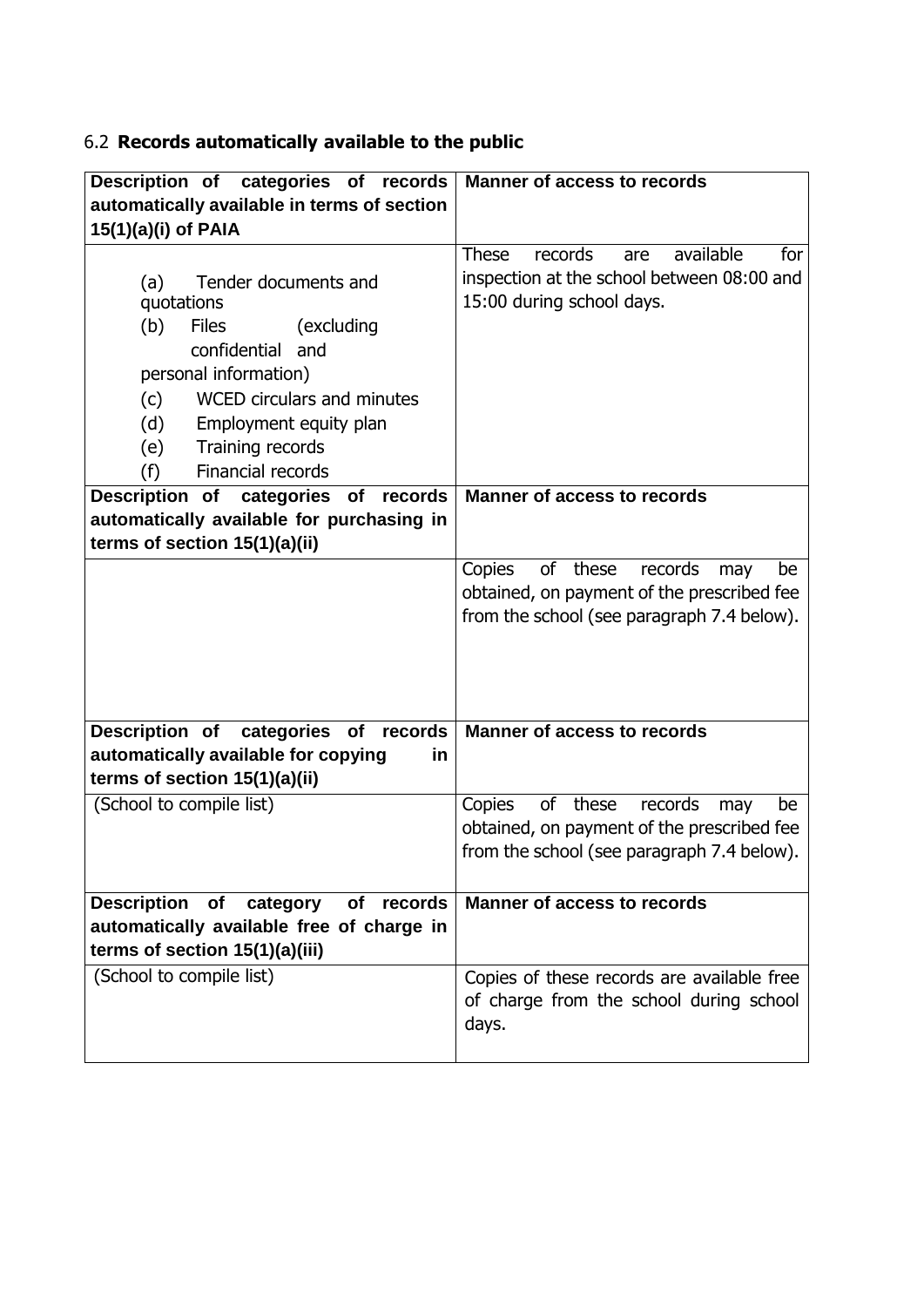#### **7. Request for information**

#### 7.1 **Request procedure**

- 7.1.1 A requester must use Form A as prescribed in the regulations published in terms of PAIA (Government Notice R187 of 15 February 2002).
- 7.1.2 A request fee means the payment of R35,00 which is payable before the request will be processed.
- 7.1.3 The payment of the request fee does not apply to a record requested by a maintenance officer or maintenance investigator for the purposes of a maintenance investigation or enquiry in terms of the provisions of the Maintenance Act, 1998 (Act 99 of 1998) or the regulations under section 44 of this Act (as per Government Notice R991 of 14 October 2005).
- 7.1.4 A request fee is not payable if the request for access to a record relates to access to a personal record (as per Government Notice R991 of 14 October 2005).
- 7.1.5 Provision is made on Form A for the requester to indicate whether they want a copy of the record or merely want to look at it.
- 7.1.6 Form A also provides for a requester to indicate in which language the record is required, although the school is under no obligation to translate it.
- 7.1.7 A requester may also indicate in what form (i.e. hard copy, electronic copy, etc.) access to the record must be provided. This will be adhered to unless doing so will unreasonably interfere with the operations of the school or for practical reasons access cannot be given in the required form or medium.
- 7.1.8 The Information Officer or Deputy Information Officer, as the case may be, must as soon as reasonably possible, but in any event within 30 days after the request is received, decide in accordance with PAIA whether or not to grant the request and notify the requester accordingly.
- 7.1.9 The Information Officer or Deputy Information Officer, to whom a request for access has been made, may extend the period of 30 days to handle the request once for a further period as contemplated in terms of section 26 of PAIA.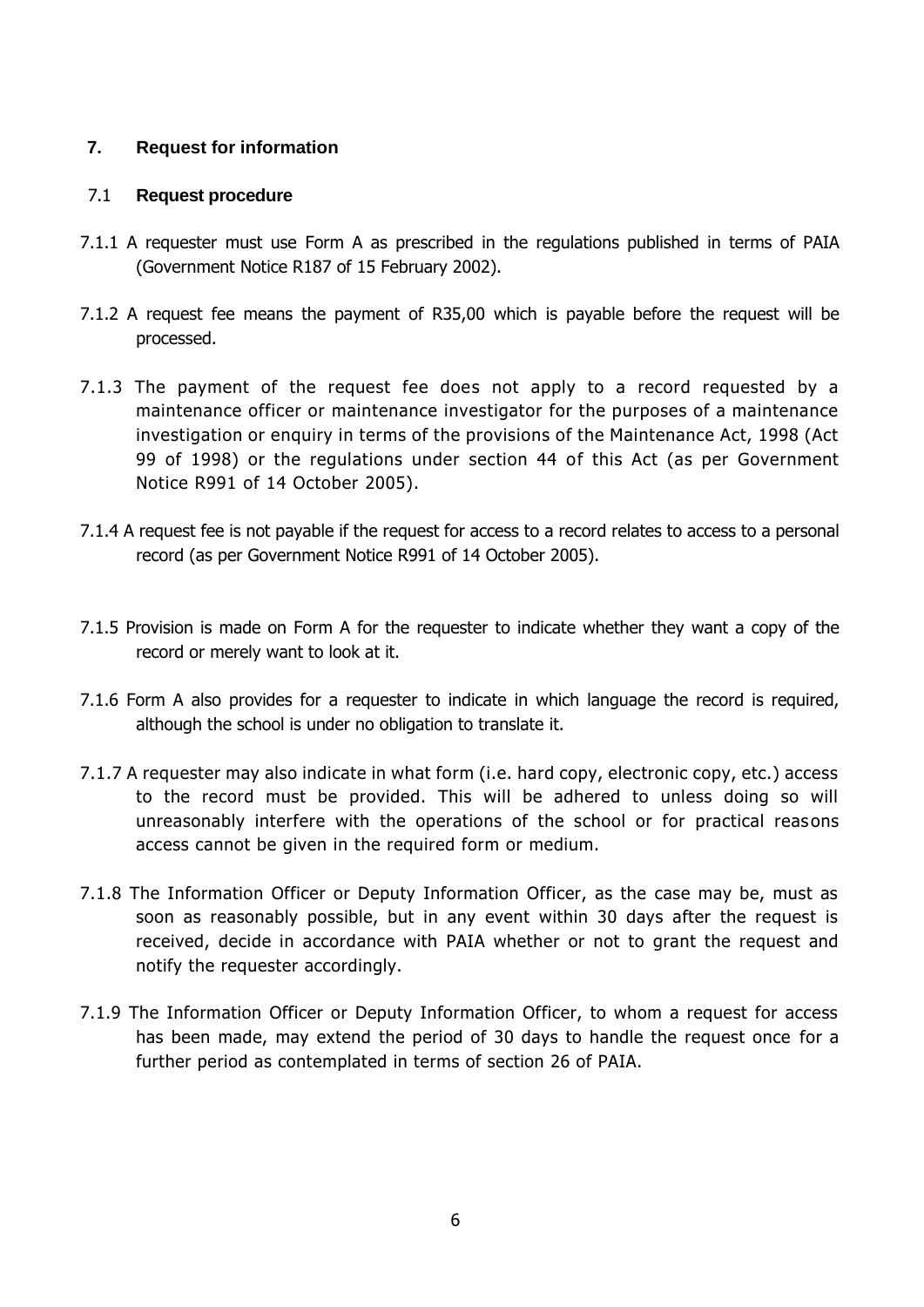#### 7.2 **Request procedure in regard to third party information**

- 7.2.1 If the request relates to a record of a third party as contemplated in terms of section  $34(1)$ ,  $35(1)$ ,  $36(1)$ ,  $37(1)$  or  $43(1)$  of PAIA, the Information Officer or the Deputy Information Officer, as the case may be, must take all reasonable steps to inform a third party to whom or which the record relates within 21 days of receipt of the request.
- 7.2.2 A third party who is so informed, may within 21 days make written or oral representations to the Information Officer or Deputy Information Officer, as the case may be, as to why the request should be refused or may give written consent for the disclosure of the record.
- 7.2.3 The Information Officer or the Deputy Information Officer, as the case may be, must as soon as reasonably possible, but in any event within 30 days after every third party is informed, decide whether to grant or refuse the request for access and must notify the third party concerned as well as the requester in terms of section 49 of PAIA, of his or her decision.
- 7.2.4 A third party will have the right to lodge an internal appeal against the decision within 30 days after notice is given. The appeal may be lodged by completing Form B, attached herewith, and by forwarding same to the offices of the Information Officer or Deputy Information Officer.

## 7.3 **Internal appeal and court procedures**

- 7.3.1 A requester has the right to lodge an internal appeal, within 60 days after notice is given of the decision of the Information Officer or the Deputy Information Officer, as the case may be, to refuse a request for access or taken in terms of section 22, 26(1) or 29(3). The internal appeal must be lodged by delivering or sending Form B to the Information Officer or Deputy Information Officer at his or her address, fax number or email address.
- 7.3.2 In the event that the internal appeal procedure has been exhausted and the requester or third party remains dissatisfied with the outcome, a court may be approached for appropriate relief, within 180 days after being informed of the outcome of the internal appeal.
- 7.3.3 The requester may approach either a Magistrates Court or a High Court. 7.4

#### **Access fee payable by a requester**

7.4.1 In the event that a request is granted, other than a personal request, an access fee will be payable by a requester. An "access fee" means the fee(s) that is/are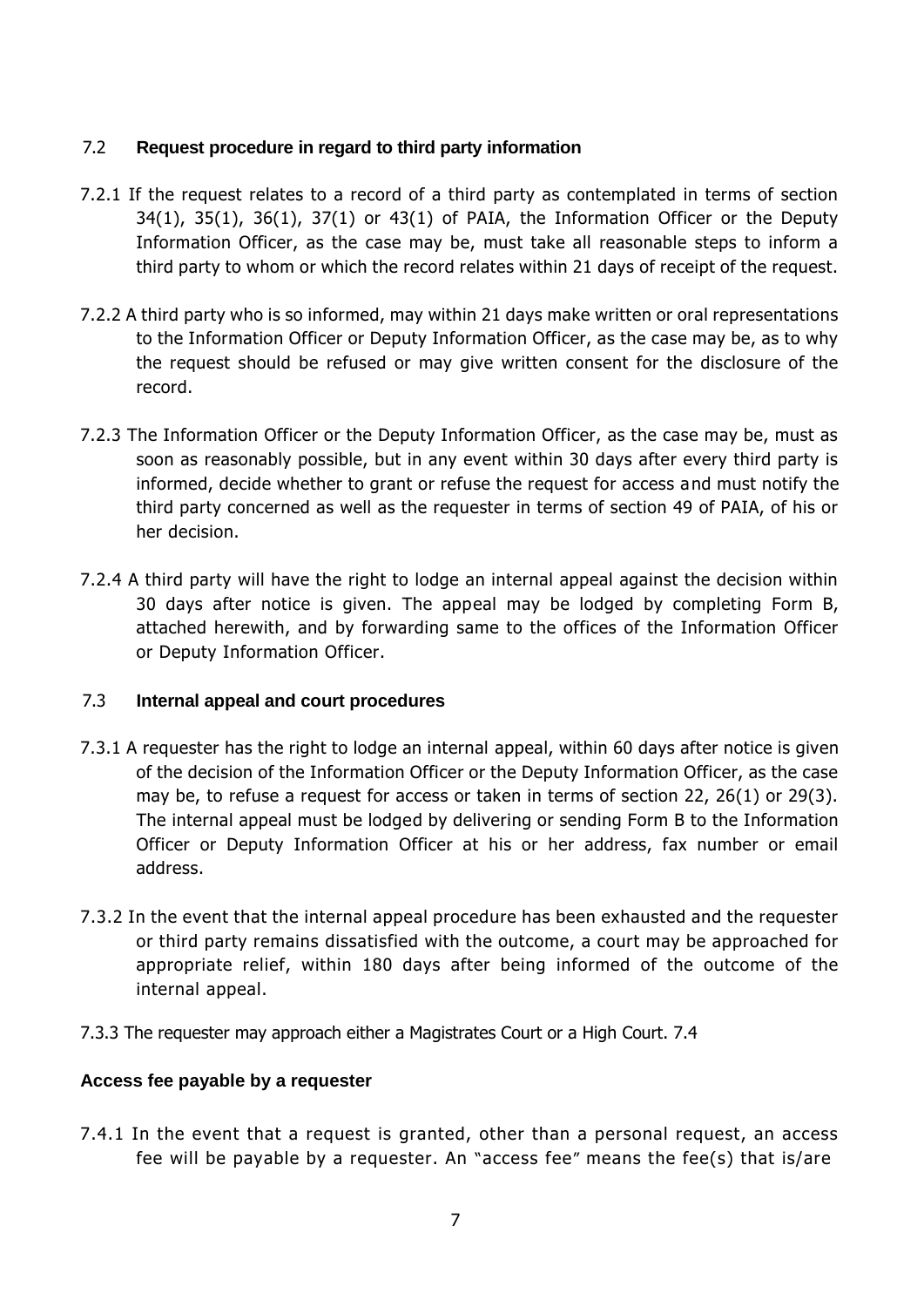payable when the requester, for example, needs copies of the requested record and for the time reasonably required to search for the record and prepare it. The type of fees and the amounts that are payable are determined by the regulations and are attached herewith (Annexure A).

- 7.4.2 A single person whose annual income does not exceed R14 712,00 and married persons, or a person and his or her life partner, whose annual income does not exceed R27 192,00 are exempt from paying access fees (as per Government Notice R991 of 14 October 2005).
- 7.4.3 Payment of the access fee does not apply to the personal record of a requester (as per Government Notice R991 of 14 October 2005).
- 7.4.4 In certain instances, a requester may also be requested to pay a deposit.
- 7.4.5 A requester may lodge an internal appeal against the payment of the deposit and/or access fee. Should a requester want to lodge an internal appeal, Form B (as prescribed in Government Notice R187 of 15 February 2002) must be completed.
- 7.4.6 In the event that the internal appeal procedure is exhausted and the requester is still not satisfied with the outcome, a court may be approached for an appropriate order.
- 7.4.7 Access to a record will be withheld until all applicable fees have been paid.

#### 7.5 **Request on behalf of another person**

- 7.5.1 Information may be requested on behalf of another person, but the capacity in which the request is made must be indicated.
- 7.5.2 If a requester is unable to read or write, or cannot complete the form because of a disability, the request may be made orally. The Information Officer, or a person so delegated, must then complete the form on behalf of such requester and give him or her a copy of the completed form.

## **8. Services available to the public—section 14(1)(f)**

The website of the school:<https://welgemoedprimary.co.za/af/tuis/> The email address of the school: info@welgemoedprimary.co.za The secretary of the school at the following number: 021-9132104 The fax number of the school: 021-9135154